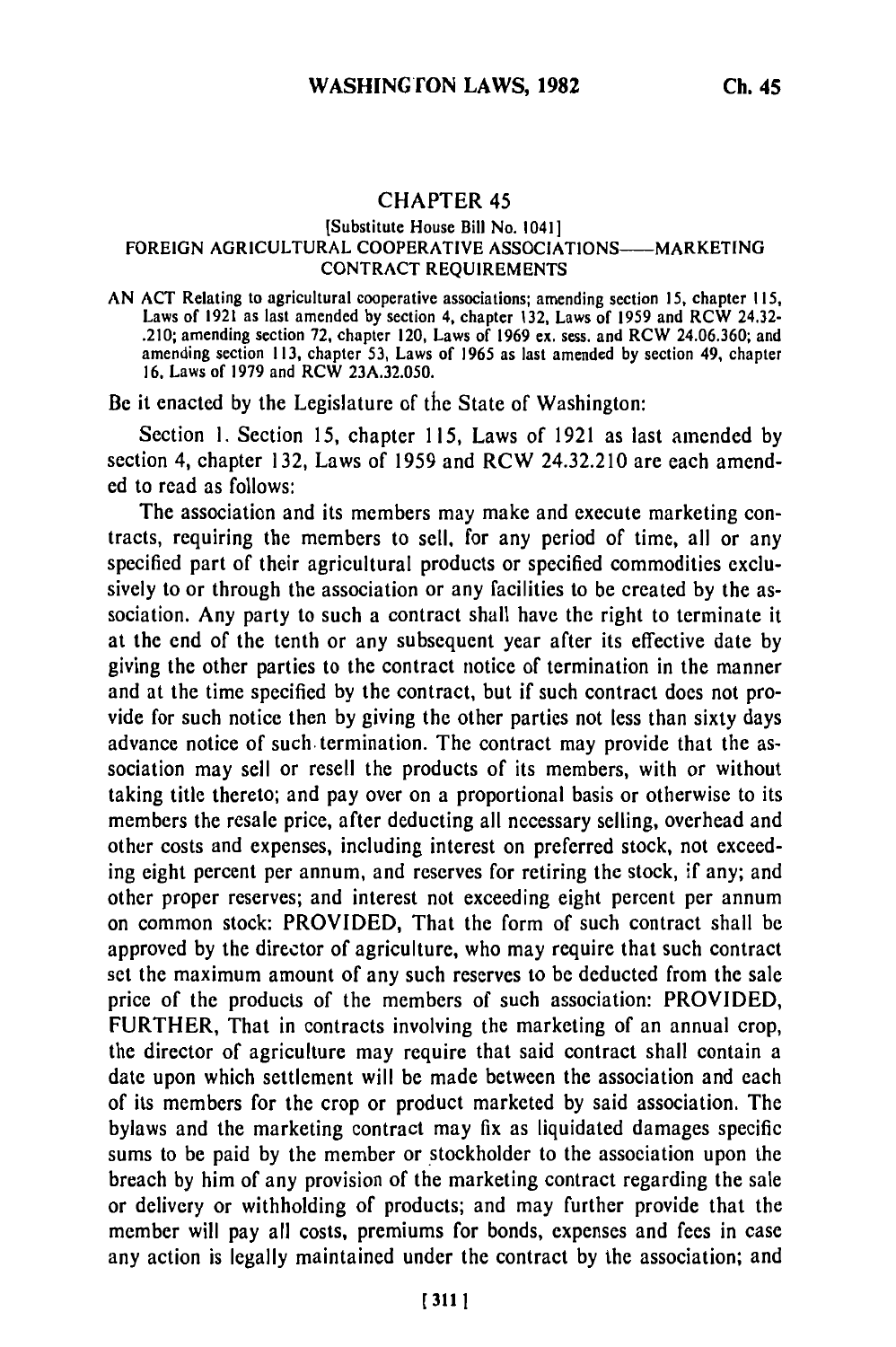any such provisions shall be valid and enforceable in the courts of this state. In the event of any such breach or threatened breach of such marketing contract by a member, the association shall be entitled to an injunction to prevent the further breach of the contract, and to a decree of specific performance thereof. Pending the adjudication of such an action and upon filing a verified complaint showing the breach or threatened breach, and upon filing a sufficient bond, the association shall be entitled to a temporary restraining order and after notice and hearing, to a temporary injunction against the member.

This section applies to both (1) domestic agricultural cooperative associations organized under this chapter, and (2) foreign agricultural cooperative associations seeking a certificate of authority to conduct affairs in this state, including but not limited to those seeking such authority under chapter 24.06 RCW.

Sec. 2. Section 72, chapter 120, Laws of 1969 ex. sess. and RCW 24- .06.360 are each amended to read as follows:

A foreign corporation, in order to procure a certificate of authority to conduct affairs in this state, shall make application therefor to the secretary of state, which application shall set forth:

(1) The name of the corporation and the state or country under the laws of which it is incorporated.

(2) The date of incorporation and the period of duration of the corporation.

(3) The address of the principal office of the corporation in the state or country under the laws of which it is incorporated.

(4) The address of the proposed registered office of the corporation in this state, and the name of its proposed registered agent in this state at such address.

(5) For the purpose or purposes of the corporation which it proposes to pursue in conducting its affairs in this state.

(6) The names and respective addresses of the directors and officers of the corporation.

(7) Such additional information as may be necessary or appropriate in order to enable the secretary of state to determine whether such corporation is entitled to a certificate of authority to conduct affairs in this state.

(8) For any foreign agricultural cooperative association, evidence that the association has complied with the provisions of RCW 24.32.210.

Sec. 3. Section 113, chapter 53, Laws of 1965 as last amended by section 49, chapter 16, Laws of 1979 and RCW 23A.32.050 are each amended to read as follows:

A foreign corporation, in order to procure a certificate of authority to transact business in this state, shall make application therefor to the secretary of state, which application shall set forth: